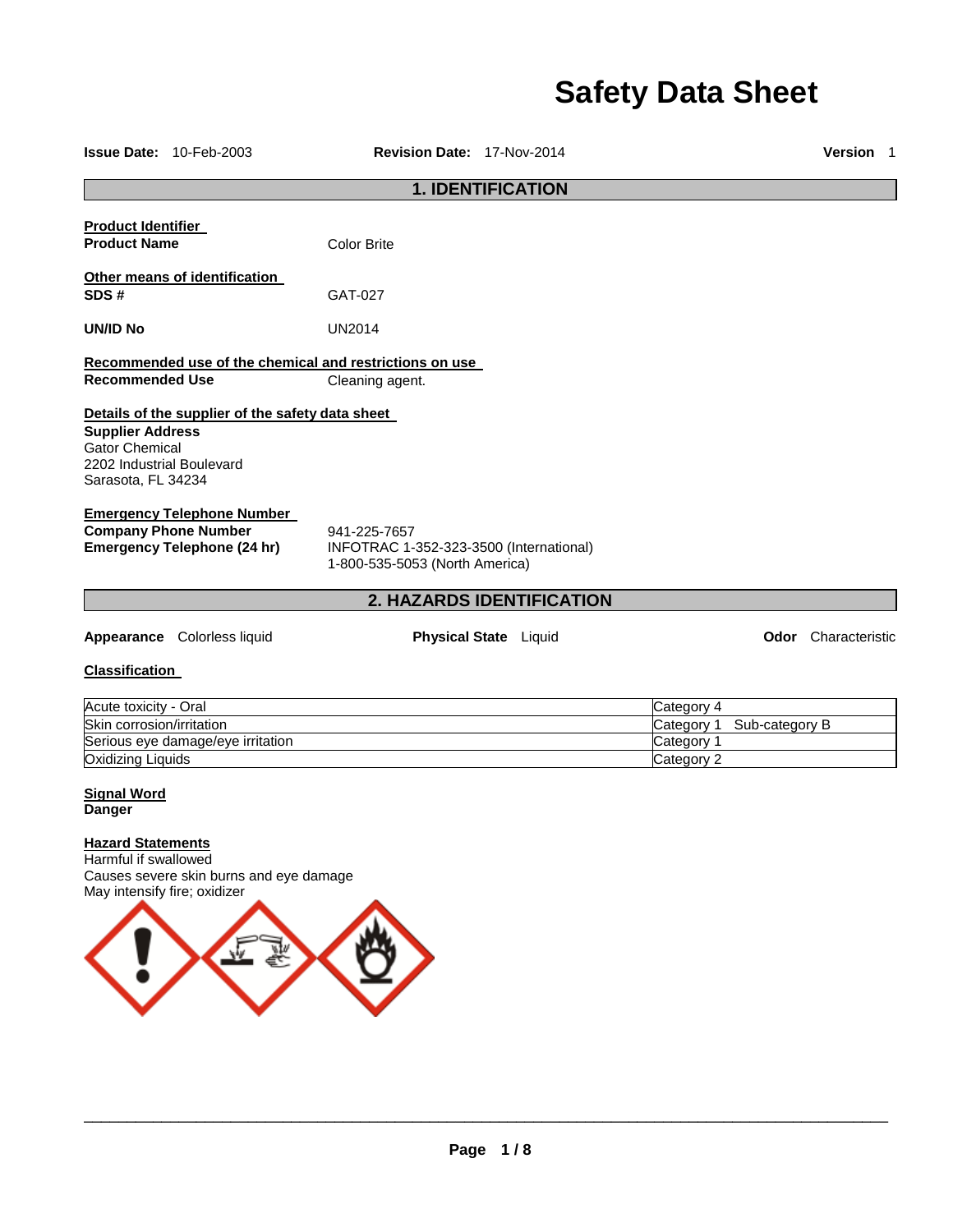# **Precautionary Statements - Prevention**

Take any precaution to avoid mixing with combustibles Wash face, hands and any exposed skin thoroughly after handling Wear protective gloves/protective clothing/eye protection/face protection Do not eat, drink or smoke when using this product Keep away from heat Keep/Store away from clothing and combustible materials

# **Precautionary Statements - Response**

Immediately call a poison center or doctor/physician IF IN EYES: Rinse cautiously with water for several minutes. Remove contact lenses, if present and easy to do. Continue rinsing Immediately call a poison center or doctor/physician IF ON SKIN (or hair): Remove/Take off immediately all contaminated clothing. Rinse skin with water/shower Wash contaminated clothing before reuse IF SWALLOWED: Call a POISON CENTER or doctor/physician if you feel unwell Rinse mouth In case of fire: Use Water spray, fog or regular foam for extinction

\_\_\_\_\_\_\_\_\_\_\_\_\_\_\_\_\_\_\_\_\_\_\_\_\_\_\_\_\_\_\_\_\_\_\_\_\_\_\_\_\_\_\_\_\_\_\_\_\_\_\_\_\_\_\_\_\_\_\_\_\_\_\_\_\_\_\_\_\_\_\_\_\_\_\_\_\_\_\_\_\_\_\_\_\_\_\_\_\_\_\_\_\_

# **Precautionary Statements - Storage**

Store in a well-ventilated place. Keep container tightly closed Store locked up

# **Precautionary Statements - Disposal**

Dispose of contents/container to an approved waste disposal plant

# **Other Hazards**

Harmful to aquatic life with long lasting effects

# **3. COMPOSITION/INFORMATION ON INGREDIENTS**

| . .<br>Chemica<br>Name    | .<br>CAS<br>. Nc | riaht-%<br>W۵ |
|---------------------------|------------------|---------------|
| lvdro<br>Peroxide<br>naen | ⇁⌒⌒<br>2-84-     | ა∪-4∩         |

\*\*If Chemical Name/CAS No is "proprietary" and/or Weight-% is listed as a range, the specific chemical identity and/or percentage of composition has been withheld as a trade secret.\*\*

# **4. FIRST-AID MEASURES**

# **First Aid Measures**

| <b>General Advice</b>                      | Immediately call a poison center or doctor/physician.                                                                                                                                                   |  |  |
|--------------------------------------------|---------------------------------------------------------------------------------------------------------------------------------------------------------------------------------------------------------|--|--|
| <b>Eve Contact</b>                         | Rinse cautiously with water for 15 minutes while holding eyelids apart. Remove contact<br>lenses, if present and easy to do. Continue rinsing. Immediately call a poison center or<br>doctor/physician. |  |  |
| <b>Skin Contact</b>                        | Wash contacted skin areas with soap and water. DO NOT attempt to neutralize with<br>chemical agents. If irritation persists, seek medical attention.                                                    |  |  |
| <b>Inhalation</b>                          | Remove victim to fresh air and keep at rest in a position comfortable for breathing. Wash<br>mouth and nasal passages with water repeatedly. Immediately call a poison center or<br>doctor/physician.   |  |  |
| Ingestion                                  | Rinse mouth. Do not induce vomiting. Immediately call a poison center or doctor/physician.                                                                                                              |  |  |
| <b>Most important symptoms and effects</b> |                                                                                                                                                                                                         |  |  |
| <b>Symptoms</b>                            | May be harmful if swallowed. Toxic if inhaled. Causes severe skin burns and eye damage.                                                                                                                 |  |  |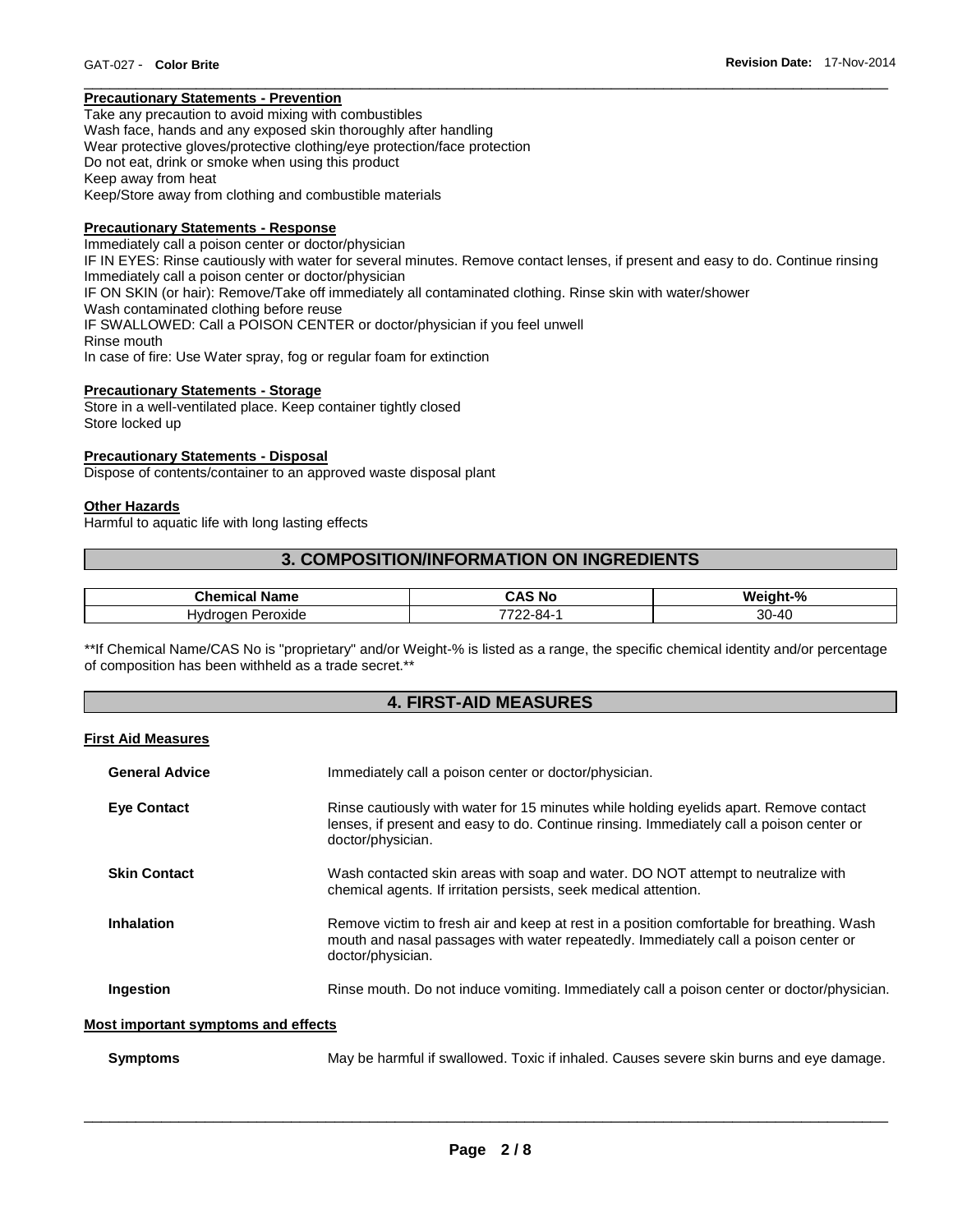# **Indication of any immediate medical attention and special treatment needed**

**Notes to Physician**  Treat symptomatically.

# **5. FIRE-FIGHTING MEASURES**

\_\_\_\_\_\_\_\_\_\_\_\_\_\_\_\_\_\_\_\_\_\_\_\_\_\_\_\_\_\_\_\_\_\_\_\_\_\_\_\_\_\_\_\_\_\_\_\_\_\_\_\_\_\_\_\_\_\_\_\_\_\_\_\_\_\_\_\_\_\_\_\_\_\_\_\_\_\_\_\_\_\_\_\_\_\_\_\_\_\_\_\_\_

# **Suitable Extinguishing Media**

Carbon dioxide (CO2). Water. Water spray (fog). Dry chemical. Foam.

**Unsuitable Extinguishing Media** Not determined.

# **Specific Hazards Arising from the Chemical**

Not determined.

# **Protective equipment and precautions for firefighters**

As in any fire, wear self-contained breathing apparatus pressure-demand, MSHA/NIOSH (approved or equivalent) and full protective gear. Keep containers cool with water spray to prevent container rupture due to steam buildup; CAUTION - material is corrosive.

# **6. ACCIDENTAL RELEASE MEASURES**

# **Personal precautions, protective equipment and emergency procedures**

| <b>Personal Precautions</b>                          | CAUTION - material is corrosive. Use personal protective equipment as required.                                                                               |
|------------------------------------------------------|---------------------------------------------------------------------------------------------------------------------------------------------------------------|
| Methods and material for containment and cleaning up |                                                                                                                                                               |
| <b>Methods for Containment</b>                       | Prevent further leakage or spillage if safe to do so.                                                                                                         |
| <b>Methods for Clean-Up</b>                          | Wash small spills to sanitary sewer. Large spills-confine spill, soak up with approved<br>absorbent, and shovel product into approved container for disposal. |

# **7. HANDLING AND STORAGE**

# **Precautions for safe handling**

**Advice on Safe Handling** CAUTION - material is corrosive. Wash face, hands, and any exposed skin thoroughly after handling. Wear protective gloves/protective clothing and eye/face protection. Keep away from heat. Keep/Store away from clothing and combustible materials. Take any precaution to avoid mixing with combustibles. Do not eat, drink or smoke when using this product.

# **Conditions for safe storage, including any incompatibilities**

**Storage Conditions** Store in a well-ventilated place. Keep container tightly closed. Store locked up. Protect container from physical damage. Protect from extreme temperatures. Store away from incompatible materials. Keep out of the reach of children. **Incompatible Materials** Oxidizing materials. Metallic powders. Other easily oxidized organic materials. Reducing agents.

# **8. EXPOSURE CONTROLS/PERSONAL PROTECTION**

# **Exposure Guidelines**

| <b>Chemical Name</b>           | <b>ACGIH TLV</b> | <b>OSHA PEL</b>                                                                                         | <b>NIOSH IDLH</b>                                        |
|--------------------------------|------------------|---------------------------------------------------------------------------------------------------------|----------------------------------------------------------|
| Hydrogen Peroxide<br>7722-84-1 | TWA: 1 ppm       | TWA: 1 ppm<br>TWA: 1.4 mg/m <sup>3</sup><br>(vacated) TWA: 1 ppm<br>(vacated) TWA: $1.4 \text{ mg/m}^3$ | IDLH: 75 ppm<br>TWA: 1 ppm<br>TWA: 1.4 mg/m <sup>3</sup> |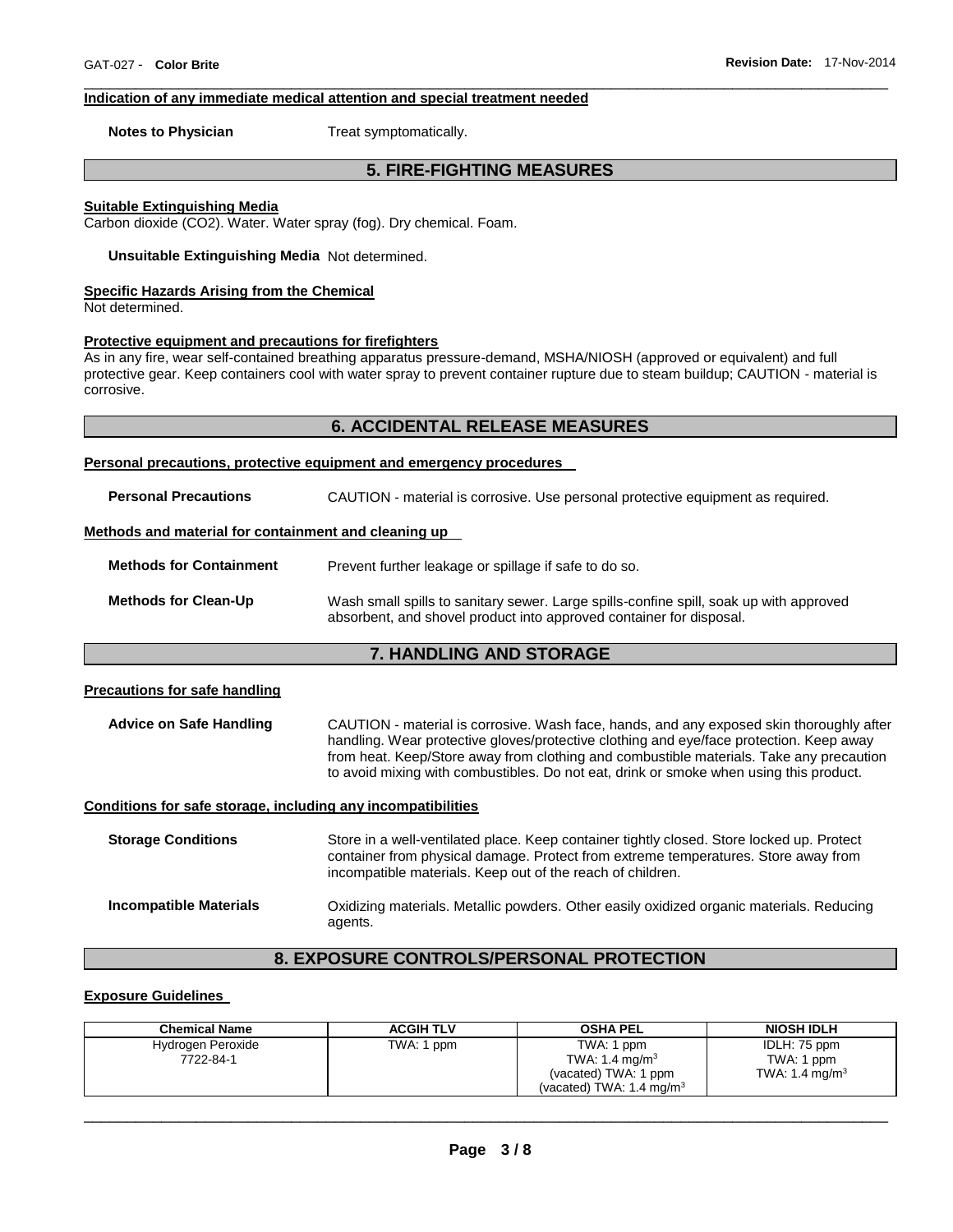# **Appropriate engineering controls**

| <b>Engineering Controls</b>     | Use mechanical ventilation. Local exhaust is required.                                                                |
|---------------------------------|-----------------------------------------------------------------------------------------------------------------------|
|                                 | Individual protection measures, such as personal protective equipment                                                 |
| <b>Eye/Face Protection</b>      | Wear protective eyeglasses or chemical safety goggles.                                                                |
| <b>Skin and Body Protection</b> | Neoprene or rubber gloves with cuffs. Coveralls, apron or other equipment should be worn<br>to minimize skin contact. |

**Respiratory Protection** None required while threshold limits are kept below maximum allowable concentrations; if TWA exceeds limits, NIOSH approved respirator must be worn. Respiratory protection must be provided in accordance with OSHA regulations (29 CFR1910.134) or European Standard EN 149, as applicable.

\_\_\_\_\_\_\_\_\_\_\_\_\_\_\_\_\_\_\_\_\_\_\_\_\_\_\_\_\_\_\_\_\_\_\_\_\_\_\_\_\_\_\_\_\_\_\_\_\_\_\_\_\_\_\_\_\_\_\_\_\_\_\_\_\_\_\_\_\_\_\_\_\_\_\_\_\_\_\_\_\_\_\_\_\_\_\_\_\_\_\_\_\_

**General Hygiene Considerations** Handle in accordance with good industrial hygiene and safety practice.

# **9. PHYSICAL AND CHEMICAL PROPERTIES**

# **Information on basic physical and chemical properties**

| <b>Physical State</b>               | Liquid                       |                       |                |
|-------------------------------------|------------------------------|-----------------------|----------------|
| Appearance                          | Colorless liquid             | Odor                  | Characteristic |
| Color                               | Colorless                    | <b>Odor Threshold</b> | Not determined |
|                                     |                              |                       |                |
| <b>Property</b>                     | Values                       | Remarks • Method      |                |
| pH                                  | $7.0 - 8.0$                  |                       |                |
| <b>Melting Point/Freezing Point</b> | Not determined               |                       |                |
| <b>Boiling Point/Boiling Range</b>  | 100 °C / 212<br>°F           |                       |                |
| <b>Flash Point</b>                  | Non-flammable                |                       |                |
| <b>Evaporation Rate</b>             | ا>                           | (Water = 1)           |                |
| <b>Flammability (Solid, Gas)</b>    | Liquid-Not applicable        |                       |                |
| <b>Upper Flammability Limits</b>    | Not applicable               |                       |                |
| <b>Lower Flammability Limit</b>     | Not applicable               |                       |                |
| <b>Vapor Pressure</b>               | 17 mm Hg                     | @ 20°C (68°F)         |                |
| <b>Vapor Density</b>                | >1                           | (Air=1)               |                |
| <b>Specific Gravity</b>             | 1.200                        | (Water = 1)           |                |
| <b>Water Solubility</b>             | Completely soluble           |                       |                |
| Solubility in other solvents        | Not determined               |                       |                |
| <b>Partition Coefficient</b>        | Not determined               |                       |                |
| <b>Auto-ignition Temperature</b>    | Not determined               |                       |                |
| <b>Decomposition Temperature</b>    | Not determined               |                       |                |
| <b>Kinematic Viscosity</b>          | Not determined               |                       |                |
| <b>Dynamic Viscosity</b>            | Not determined               |                       |                |
| <b>Explosive Properties</b>         | Not determined               |                       |                |
| <b>Oxidizing Properties</b>         | May intensify fire; oxidizer |                       |                |
| <b>VOC Content</b>                  | 100%                         |                       |                |

# **10. STABILITY AND REACTIVITY**

# **Reactivity**

Not reactive under normal conditions.

## **Chemical Stability**

Stable under recommended storage conditions.

#### **Possibility of Hazardous Reactions**

None under normal processing.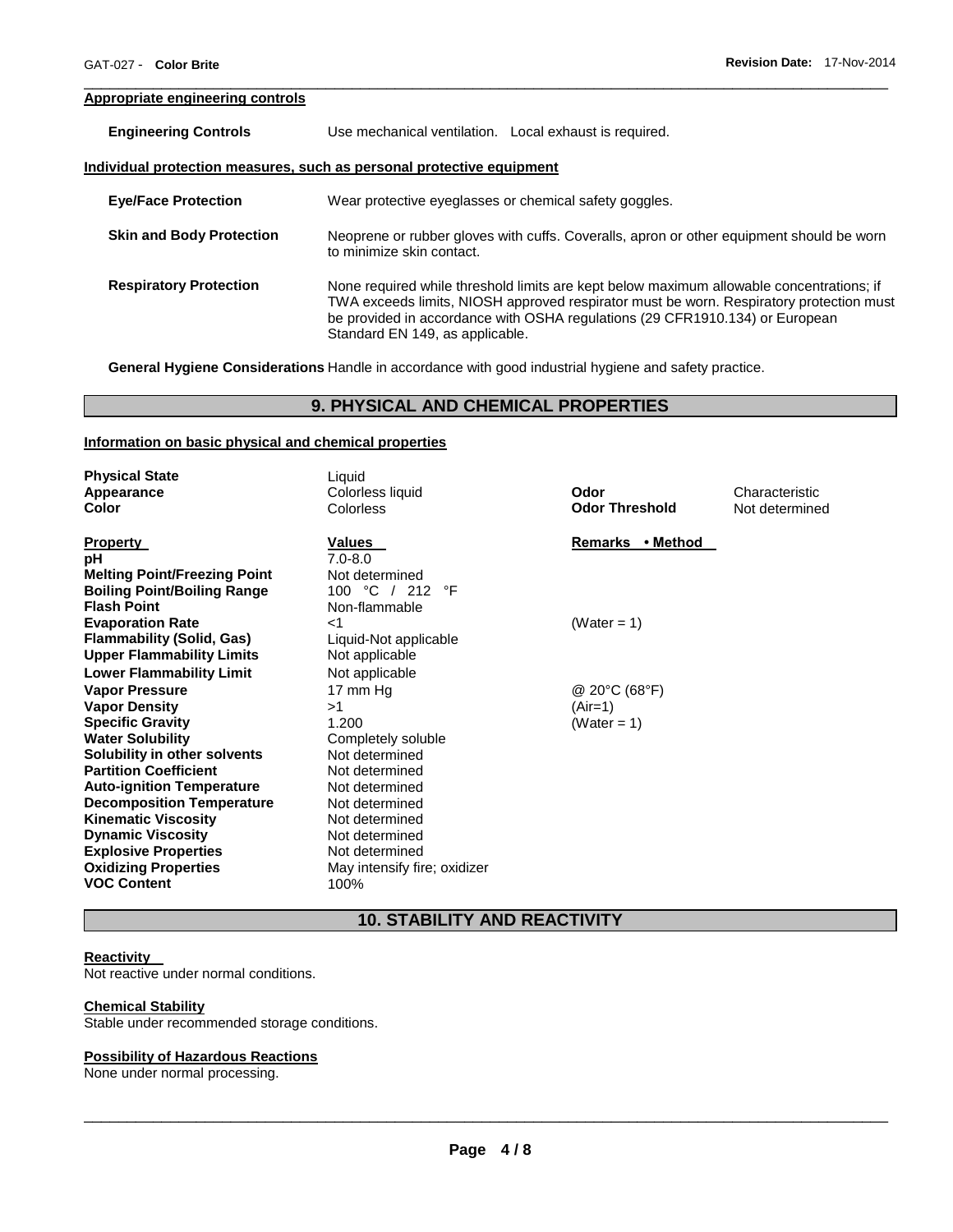#### \_\_\_\_\_\_\_\_\_\_\_\_\_\_\_\_\_\_\_\_\_\_\_\_\_\_\_\_\_\_\_\_\_\_\_\_\_\_\_\_\_\_\_\_\_\_\_\_\_\_\_\_\_\_\_\_\_\_\_\_\_\_\_\_\_\_\_\_\_\_\_\_\_\_\_\_\_\_\_\_\_\_\_\_\_\_\_\_\_\_\_\_\_ **Hazardous Polymerization** Under normal conditions of storage and use, hazardous polymerization will not occur.

#### **Conditions to Avoid**

Extreme temperatures. Incompatible Materials.

#### **Incompatible Materials**

Oxidizing materials. Metallic powders. Other easily oxidized organic materials. Reducing agents.

#### **Hazardous Decomposition Products**

Oxides of carbon. Hydrocarbons. Fumes and smoke.

# **11. TOXICOLOGICAL INFORMATION**

# **Information on likely routes of exposure**

| <b>Product Information</b> |                           |
|----------------------------|---------------------------|
| <b>Eve Contact</b>         | Causes severe eye damage. |
| <b>Skin Contact</b>        | Causes severe skin burns. |
| <b>Inhalation</b>          | Do not inhale.            |
| Ingestion                  | Harmful if swallowed.     |

# **Component Information**

| <b>Chemical Name</b>                  | Oral LD50            | <b>Dermal LD50</b>       | <b>Inhalation LC50</b>     |
|---------------------------------------|----------------------|--------------------------|----------------------------|
| <b>Hydrogen Peroxide</b><br>7722-84-1 | Rat<br>$= 801$ mg/kg | Rabbit<br>$= 2000$ mg/kg | Rat ) 4 h<br>? a/m°<br>$=$ |

#### **Information on physical, chemical and toxicological effects**

**Symptoms** Please see section 4 of this SDS for symptoms.

## **Delayed and immediate effects as well as chronic effects from short and long-term exposure**

**Carcinogenicity Group 3 IARC components are "not classifiable as human carcinogens".** 

| <b>Chemical Name</b> | <b>ACGIH</b> | <b>IARC</b> | <b>NTF</b> | <b>OSHA</b> |
|----------------------|--------------|-------------|------------|-------------|
| Hvdrogen Peroxide    | ΔΩ<br>่∼     | Group 3     |            |             |
| 7722-84-             |              |             |            |             |

**Legend** 

*ACGIH (American Conference of Governmental Industrial Hygienists) A3 - Animal Carcinogen* 

*IARC (International Agency for Research on Cancer)*

*Group 3 IARC components are "not classifiable as human carcinogens"* 

# **Numerical measures of toxicity**

Not determined

**12. ECOLOGICAL INFORMATION** 

#### **Ecotoxicity**

Harmful to aquatic life with long lasting effects.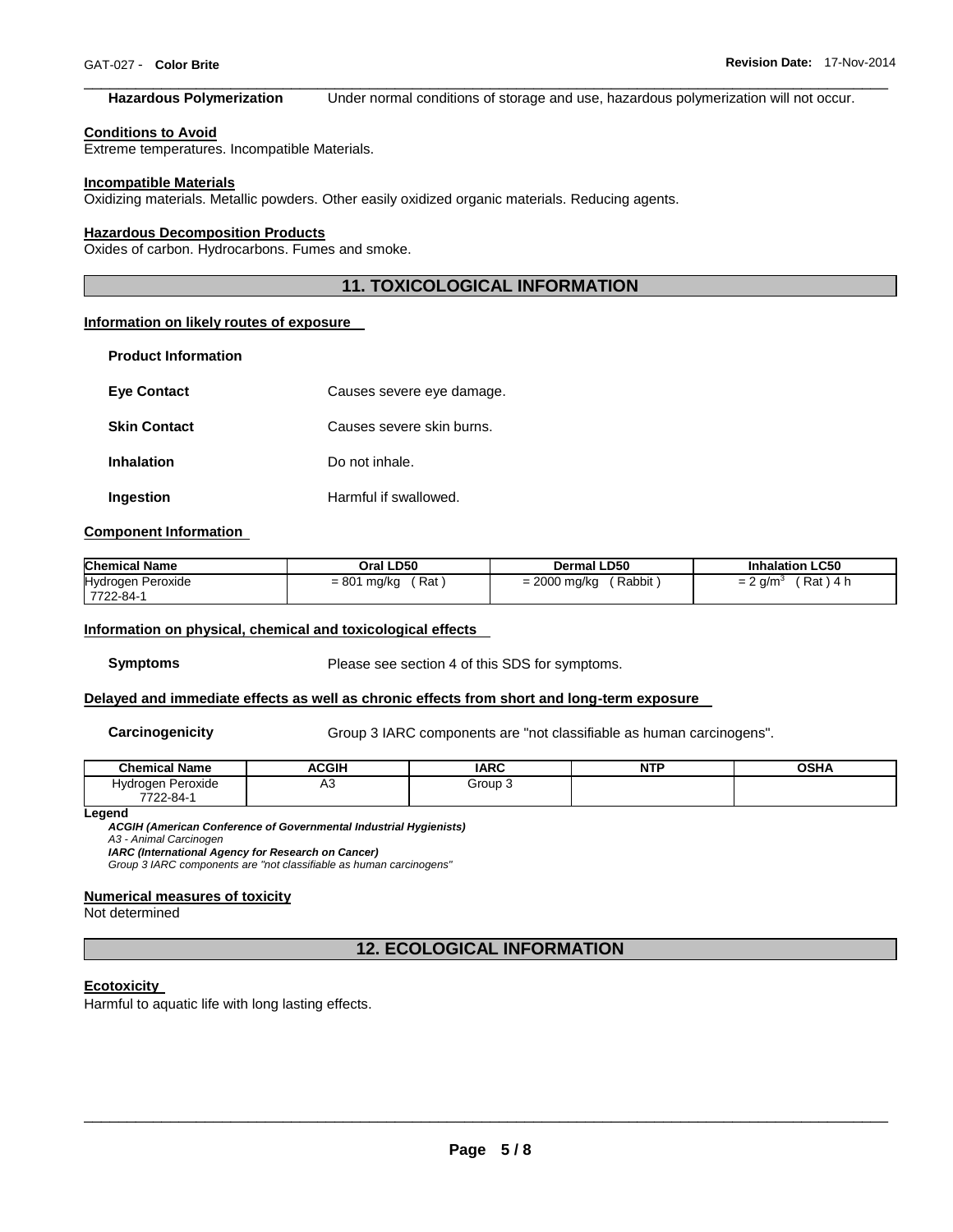# **Component Information**

| <b>Chemical Name</b> | Algae/aquatic plants | <b>Fish</b>                   | <b>Toxicity to</b><br>microorganisms | Crustacea                   |
|----------------------|----------------------|-------------------------------|--------------------------------------|-----------------------------|
| Hydrogen Peroxide    |                      | 16.4: 96 h Pimephales         |                                      | 18 - 32: 48 h Daphnia magna |
| 7722-84-1            |                      | promelas mg/L LC50 18 - 56:   |                                      | mg/L EC50 Static            |
|                      |                      | 96 h Lepomis macrochirus      |                                      |                             |
|                      |                      | mg/L LC50 static 10.0 - 32.0: |                                      |                             |
|                      |                      | 96 h Oncorhynchus mykiss      |                                      |                             |
|                      |                      | mg/L LC50 static              |                                      |                             |

\_\_\_\_\_\_\_\_\_\_\_\_\_\_\_\_\_\_\_\_\_\_\_\_\_\_\_\_\_\_\_\_\_\_\_\_\_\_\_\_\_\_\_\_\_\_\_\_\_\_\_\_\_\_\_\_\_\_\_\_\_\_\_\_\_\_\_\_\_\_\_\_\_\_\_\_\_\_\_\_\_\_\_\_\_\_\_\_\_\_\_\_\_

#### **Persistence/Degradability**

Not determined.

# **Bioaccumulation**

Not determined.

# **Mobility**

Not determined

# **Other Adverse Effects**

Not determined

# **13. DISPOSAL CONSIDERATIONS**

# **Waste Treatment Methods**

| <b>Disposal of Wastes</b>     | Disposal should be in accordance with applicable regional, national and local laws and<br>regulations. |
|-------------------------------|--------------------------------------------------------------------------------------------------------|
| <b>Contaminated Packaging</b> | Disposal should be in accordance with applicable regional, national and local laws and<br>regulations. |

# **California Hazardous Waste Status**

| <b>Chemical Name</b> | California Hazardous Waste Status |
|----------------------|-----------------------------------|
| Hydrogen Peroxide    | Toxic                             |
| 7722-84-1            | Corrosive                         |
|                      | Ignitable                         |
|                      | Reactive                          |

# **14. TRANSPORT INFORMATION**

**Note** Please see current shipping paper for most up to date shipping information, including exemptions and special circumstances.

| <b>UN/ID No</b>                | UN2014                               |
|--------------------------------|--------------------------------------|
| <b>Proper Shipping Name</b>    | Hydrogen peroxide, aqueous solutions |
| <b>Hazard Class</b>            | 5.1                                  |
| <b>Subsidiary Hazard Class</b> | 8                                    |
| <b>Packing Group</b>           | Ш                                    |
| IATA                           |                                      |
| <b>UN/ID No</b>                | UN2014                               |
| <b>Dronor Chinning Namo</b>    | Hydrogen persyide causeus selutions  |

| טווע שועוט                     | UNZUIT                               |
|--------------------------------|--------------------------------------|
| <b>Proper Shipping Name</b>    | Hydrogen peroxide, aqueous solutions |
| <b>Hazard Class</b>            | 5.1                                  |
| <b>Subsidiary Hazard Class</b> | 8                                    |
| <b>Packing Group</b>           |                                      |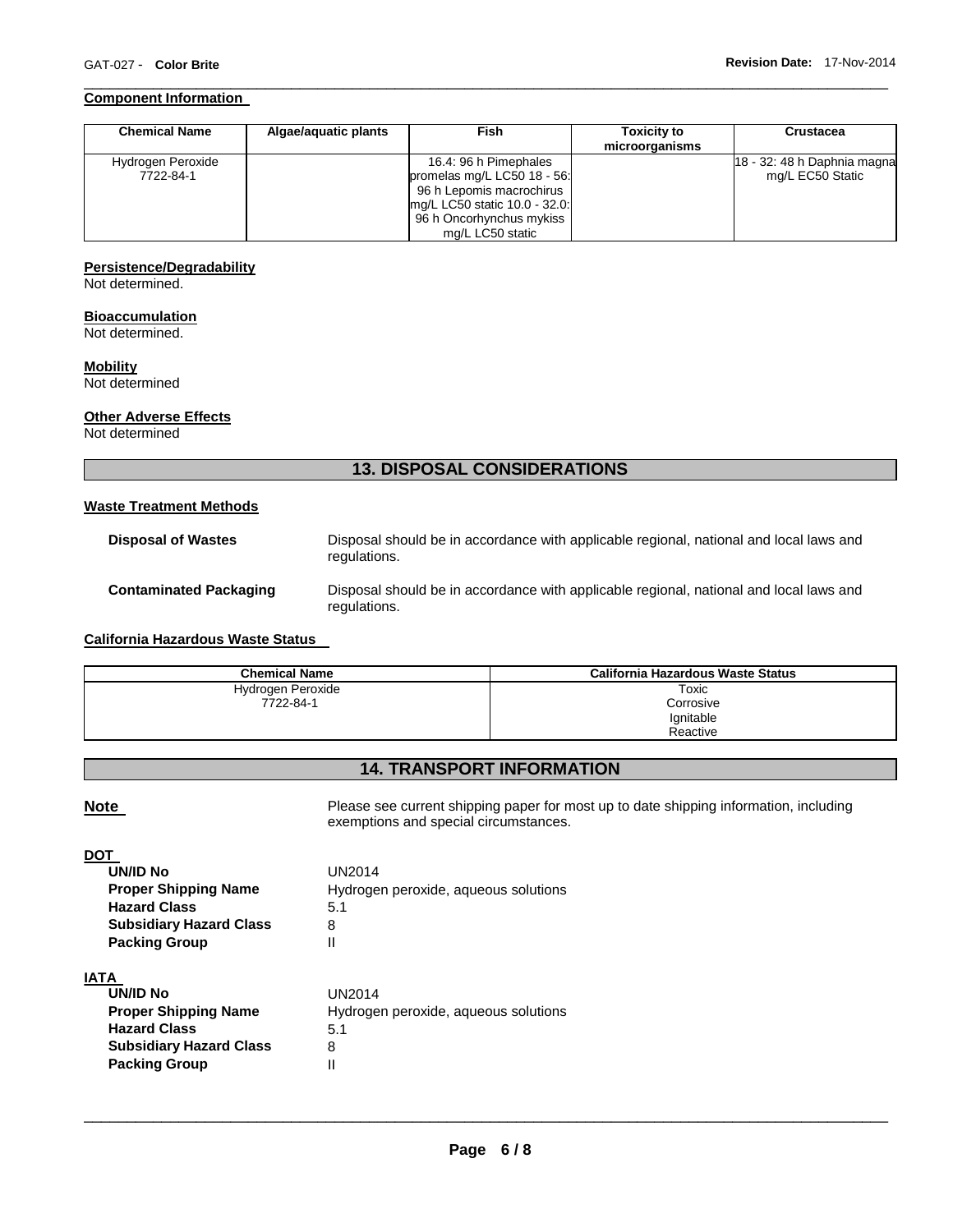| <b>IMDG</b>                    |                                                             |
|--------------------------------|-------------------------------------------------------------|
| UN/ID No                       | UN2014                                                      |
| <b>Proper Shipping Name</b>    | Hydrogen peroxide, aqueous solutions                        |
| <b>Hazard Class</b>            | 5.1                                                         |
| <b>Subsidiary Hazard Class</b> | 8                                                           |
| <b>Packing Group</b>           | Ш                                                           |
| <b>Marine Pollutant</b>        | This material may meet the definition of a marine pollutant |
|                                |                                                             |

# **15. REGULATORY INFORMATION**

\_\_\_\_\_\_\_\_\_\_\_\_\_\_\_\_\_\_\_\_\_\_\_\_\_\_\_\_\_\_\_\_\_\_\_\_\_\_\_\_\_\_\_\_\_\_\_\_\_\_\_\_\_\_\_\_\_\_\_\_\_\_\_\_\_\_\_\_\_\_\_\_\_\_\_\_\_\_\_\_\_\_\_\_\_\_\_\_\_\_\_\_\_

# **International Inventories**

| <b>Chemical Name</b> | TCA<br>ISCA | DSL | <b>NDSL</b> | <b>EINECS</b> | <b>ELINCS</b> | <b>ENCS</b> | <b>IECSC</b> | <b>IZEAL</b><br>KEC∟ | <b>PICCS</b> | <b>AICS</b> |
|----------------------|-------------|-----|-------------|---------------|---------------|-------------|--------------|----------------------|--------------|-------------|
| Peroxide<br>Hvdrogen | Present     |     |             | Present       |               | Present     |              | Present              |              |             |

# **Legend:**

*TSCA - United States Toxic Substances Control Act Section 8(b) Inventory* 

*DSL/NDSL - Canadian Domestic Substances List/Non-Domestic Substances List* 

*EINECS/ELINCS - European Inventory of Existing Chemical Substances/European List of Notified Chemical Substances* 

*ENCS - Japan Existing and New Chemical Substances* 

*IECSC - China Inventory of Existing Chemical Substances* 

*KECL - Korean Existing and Evaluated Chemical Substances* 

*PICCS - Philippines Inventory of Chemicals and Chemical Substances* 

*AICS - Australian Inventory of Chemical Substances* 

# **US Federal Regulations**

# **CERCLA**

| <b>Chemical Name</b> | <b>Hazardous Substances RQs</b> | <b>CERCLA/SARA RQ</b> | <b>Reportable Quantity (RQ)</b> |
|----------------------|---------------------------------|-----------------------|---------------------------------|
| Hydrogen Peroxide    |                                 | 1000 lb               |                                 |
| 7722-84-1            |                                 |                       |                                 |

# **SARA 313**

Section 313 of Title III of the Superfund Amendments and Reauthorization Act of 1986 (SARA). This product does not contain any chemicals which are subject to the reporting requirements of the Act and Title 40 of the Code of Federal Regulations, Part 372

# **CWA (Clean Water Act)**

This product does not contain any substances regulated as pollutants pursuant to the Clean Water Act (40 CFR 122.21 and 40 CFR 122.42)

# **US State Regulations**

# **California Proposition 65**

This product does not contain any Proposition 65 chemicals.

# **U.S. State Right-to-Know Regulations**

| <b>Chemical Name</b>  | <b>New Jersey</b> | Massachusetts | `nsvlvania |
|-----------------------|-------------------|---------------|------------|
| Peroxide<br>Hvdrogen. |                   |               |            |
| 7722-84-1             |                   |               |            |